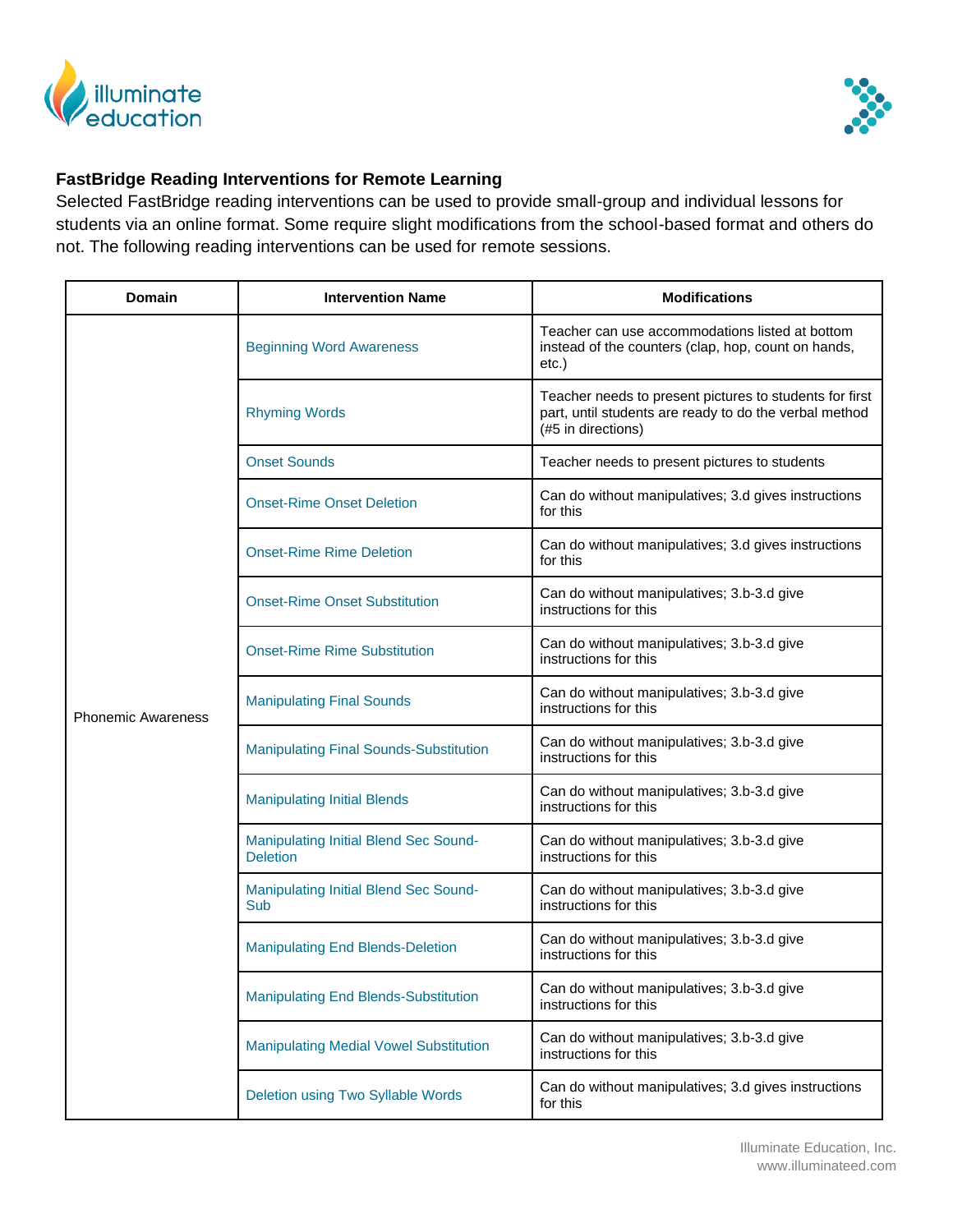



## **FastBridge Reading Interventions for Remote Learning** (cont'd.)

| Domain        | <b>Intervention Name</b>                      | <b>Modifications</b>                                                                                                                  |
|---------------|-----------------------------------------------|---------------------------------------------------------------------------------------------------------------------------------------|
| Fluency       | <b>Sight Word Flashcards</b>                  | Flash cards need to be presented by the teacher                                                                                       |
| Vocabulary    | Antonyms                                      | Requires permission to Drive resource for PPT, but<br>PDF is available. Print material is for teacher only.                           |
|               | <b>Prefixes</b>                               | Print materials for teacher, not student. Omit the<br>"Review Activity" that would require student materials.                         |
|               | <b>Vocabulary in Texts and Beyond</b>         | PDF sample format for student card. Teacher will need<br>to create student cards in a digital format using their<br>vocabulary lists. |
| Comprehension | Generating Inferences and<br><b>Summaries</b> | None                                                                                                                                  |

- 1. **Equipment.** Make sure that all teachers and students who will be assigned to complete the assessment have an internet-connected computer or tablet with *audio and video capabilities.*
- 2. **Lesson procedures**. Follow these steps to provide the lesson for students.
	- a. Prior to the first lesson, download and review the small-group intervention materials, which are found in Lesson 4 of each FastBridge intervention.
	- b. Open the presentation slides or other teacher materials and maximize their size on your computer screen.
	- c. Open your internet browser window to the scheduled videoconference session.
	- d. Before sharing your screen, talk to the student(s) and explain that you'll be doing lessons like you do in school but together via the computer. Take time to connect with the student before launching the lesson.
	- e. If there are lesson materials that the students need to see, the teacher should share ONLY the window with the lesson materials. Keep the other window with the videoconference screen open so you can also see the student(s) during the lesson.
	- f. It is best if both the student(s) and teacher wear a headset during all lessons to reduce ambient noise and feedback.
- 3. **Equipment practice**. Teachers need to practice to make certain that all audio and video works as intended. The teacher should practice the lesson steps with a family member or colleague remotely before doing so with students, particularly the complex video conferencing part of the lesson delivery.
- 4. **Lesson schedule.** Create a schedule for intervention lessons and share it with the student(s) and family.
	- a. It might be necessary to adjust lesson times in relation to the student's and family schedule.
	- b. Let the student(s) and family know how to contact you they will not be able to attend a scheduled lesson.
- 5. **Family directions.** Distribute the attached family directions form or create a local form with the directions to distribute to the families.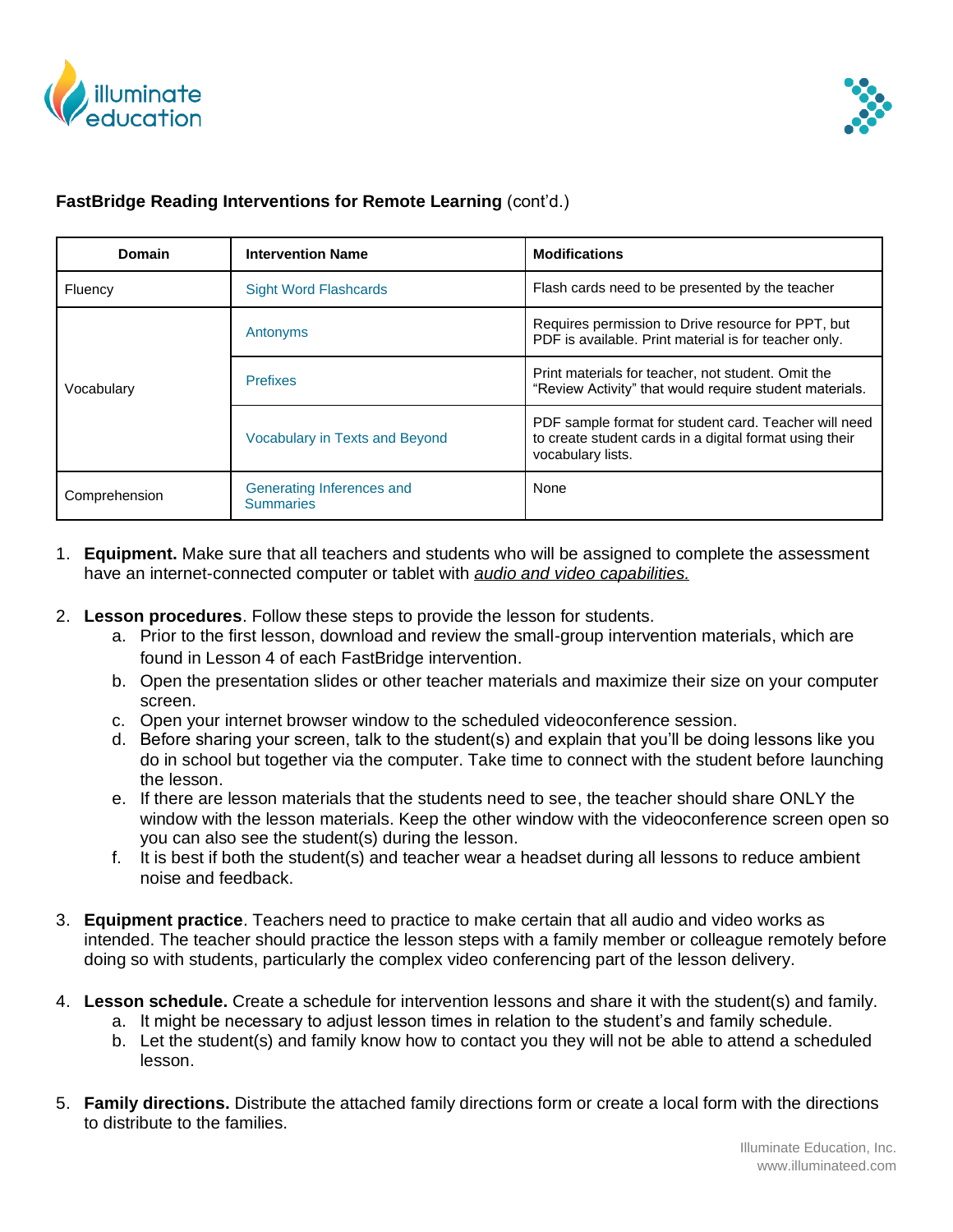



## **FastBridge Reading Interventions for Remote Learning** (cont'd.)

The teacher's view during lessons will be something like one of these depictions.

A. Teaching with two monitors, or one monitor and a tablet, looks something like this:





Teacher sees and hears the student through this monitor

Teacher presents lesson content through this monitor or device

B. Teaching with one monitor, and two windows open side-by-side, looks something like this:



 Illuminate Education, Inc. www.illuminateed.com